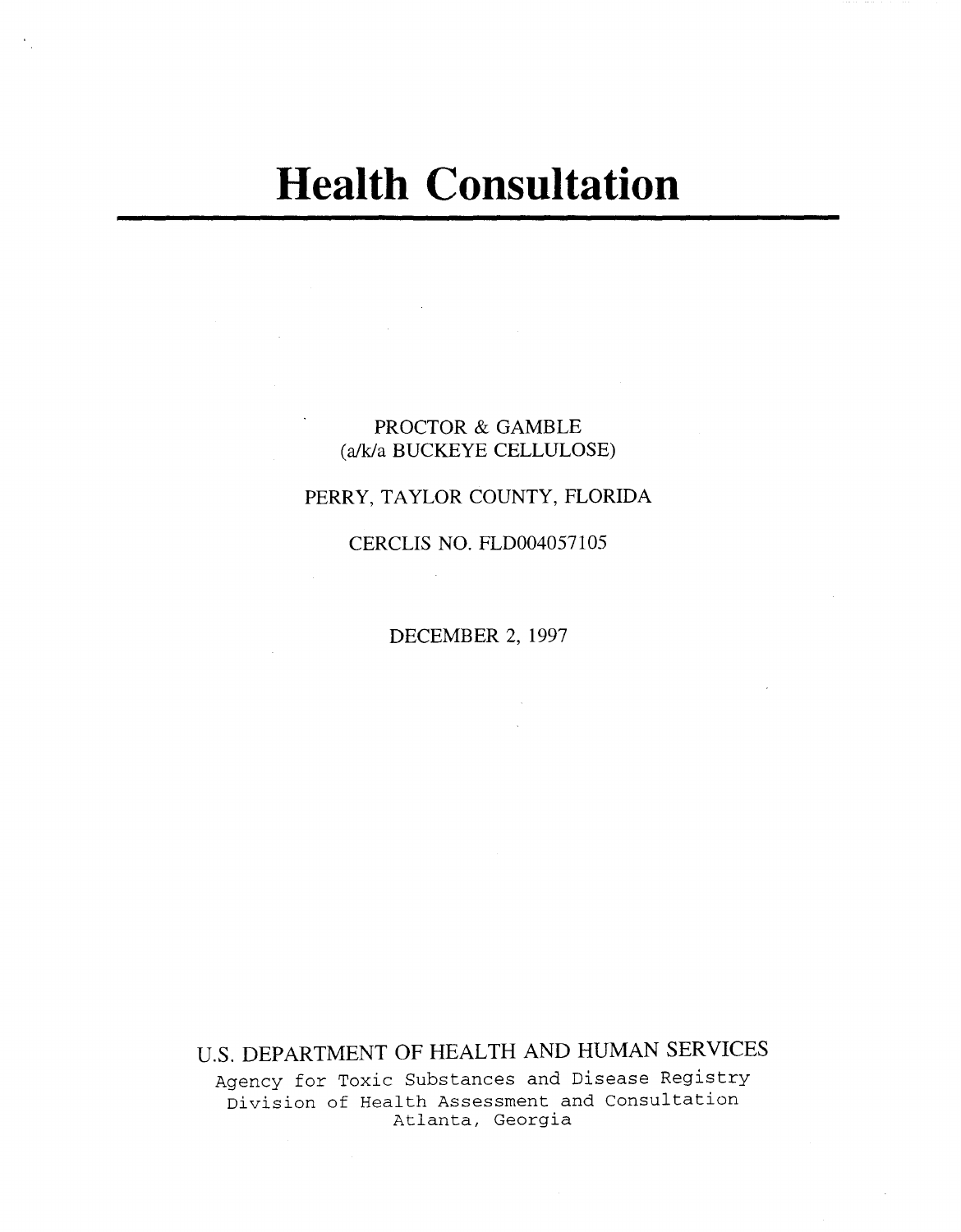### **Health Consultation: A Note of Explanation**

An ATSDR health consultation is a verbal or written response from ATSDR to a specific request for information about health risks related to a specific site, a chemical release, or the presence of hazardous material. In order to prevent or mitigate exposures, a consultation may lead to specific actions, such as restricting use of or replacing water supplies; intensifying environmental sampling; restricting site access; or removing the contaminated material.

In addition, consultations may recommend additional public health actions, such as conducting health surveillance activities to evaluate exposure or trends in adverse health outcomes; conducting biological indicators of exposure studies to assess exposure; and providing health education for health care providers and community members. This concludes the health consultation process for this site, unless additional information is obtained by ATSDR which, in the Agency's opinion, indicates a need to revise or append the conclusions previously issued.

# You May Contact ATSDR TOLL FREE at 1-800-447-1544 or

Visit our Home Page at: http://atsdrl.atsdr.cdc.gov:/8080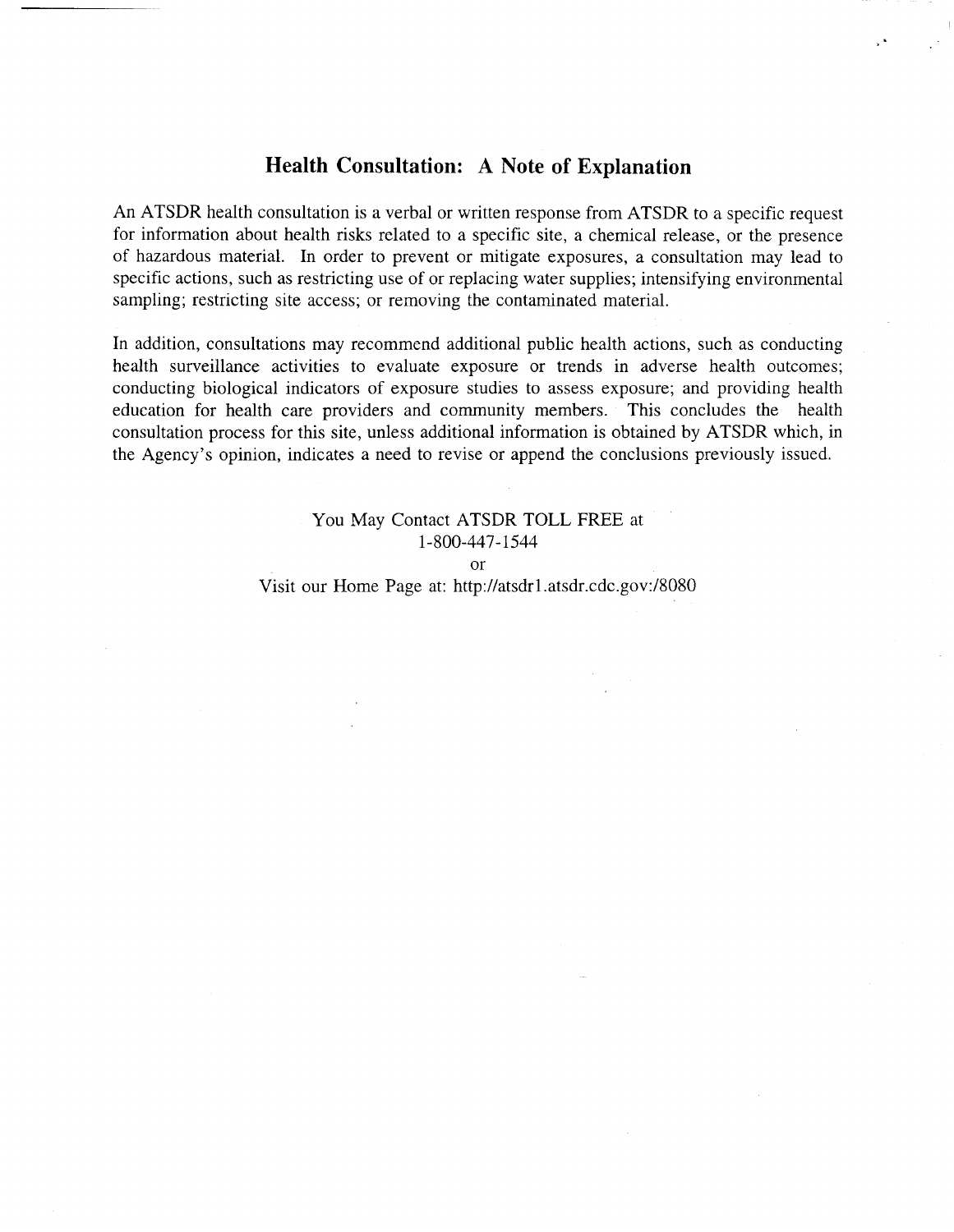# HEALTH CONSULTATION

# PROCTOR & GAMBLE (aJkja BUCKEYE CELLULOSE)

# PERRY, TAYLOR COUNTY, FLORIDA

CERCLIS NO. FLD004057105

# Prepared by:

Bureau of Environmental Toxicology Florida Department of Health Under Cooperative Agreement with the Agency for Toxic Substances and Disease Registry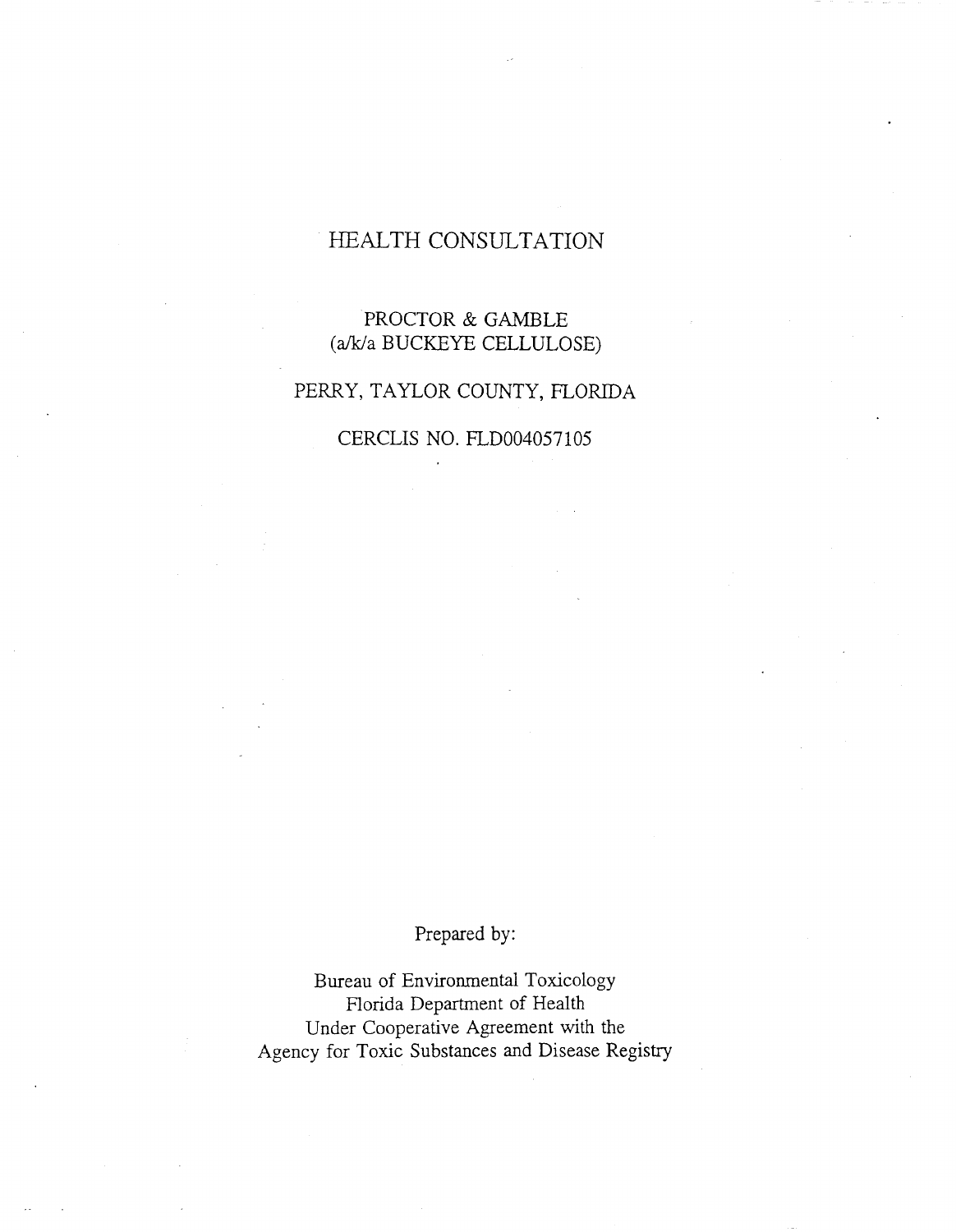#### Background and Statement of Issues

The Florida Department of Health (Florida DOH), through a cooperative agreement with the Agency for *Toxic* Substances and Disease Registry (ATSDR) in Atlanta, Georgia, evaluates the public health significance of Superfund hazardous waste sites in Florida. The U.S. Environmental Protection Agency (EPA) has requested that Florida DOH evaluate potential adverse health effects from exposure to contaminants in groundwater and surface water near the Buckeye Florida (Buckeye) site in Taylor County, Florida (1). EPA collected samples from surface water, monitoring wells on and off of the site, and from private wells off of the site. EPA analyzed samples for pesticides, polycyclic aromatic hydrocarbons (PAHs), volatile organic compounds (VOCs), metals, chlorinated hydrocarbons, dioxins, and furans (2). We have detennined that a health consultation is an appropriate response to evaluate the groundwater and surface water sampling data. The interpretation, advice, and recommendations presented in this report are sitespecific and should not be considered applicable to any other sites.

The Buckeye Florida, Limited Partnership site occupies 1500 acres along County Road 30 about four miles southeast of Perry in Taylor County, Florida (Figs. 1,2,3). The pulp mill, which is still active, has operated since 1954 producing purified cellulose fiber. The site consists of the pulp plant, two aeration lagoons, sludge lagoons, and waste areas. Wastewater discharges from the plant into the nearby Fenholloway River. The plant's 50 million gallon per day discharge comprises most of the river's flow during normal conditions, and 100 percent of the flow during drought conditions. About 1100 workers are employed on the site (2).

According to 1990 census data (3), about 1500 people live within one mile of the site. The site is in a largely rural area with households that are low-middle income. The population is about  $61\%$ white, 38% African-American, and 1% Hispanic. About 200 people within one mile of the site depend on private wells for drinking water (2).

The Buckeye plant is in a rural area. It is secured by fencing or natural boundaries, such as swamps and dense forest. The site is bordered by County Road 30 to the north, County Road 356 to the south, U.S. Highway 19 to the the west and the Fenholloway River to the west. There are a few private residences along County Roads 30 and 356 north and south of the site (2).

In August, 1989, the Florida Department of Environmental Protection (FDEP) initiated a study to determine the extent to which water from the Fenholloway River had migrated into the adjoining Floridan aquifer. During the year-long study, FDEP sampled monitoring wells and took water level measurements. They concluded that water migrating from the Fenholloway River had influenced the Floridan aquifer about l.5 miles from the river (4).

Beginning in October, 1992, contractors for Buckeye sampled and analyzed the tissue of fish and crabs from the Fenholloway River for 2,3,7,8-tetrachlorodibenzo-p-dioxin (TCDD). Concentrations below a level of health concern were found in fish 10-12 miles downstream from the plant. No TCDD was found in fish and crab tissue at the mouth of the river or in the Gulf of *Mexico within 1/4 mile of the mouth (5).* 

2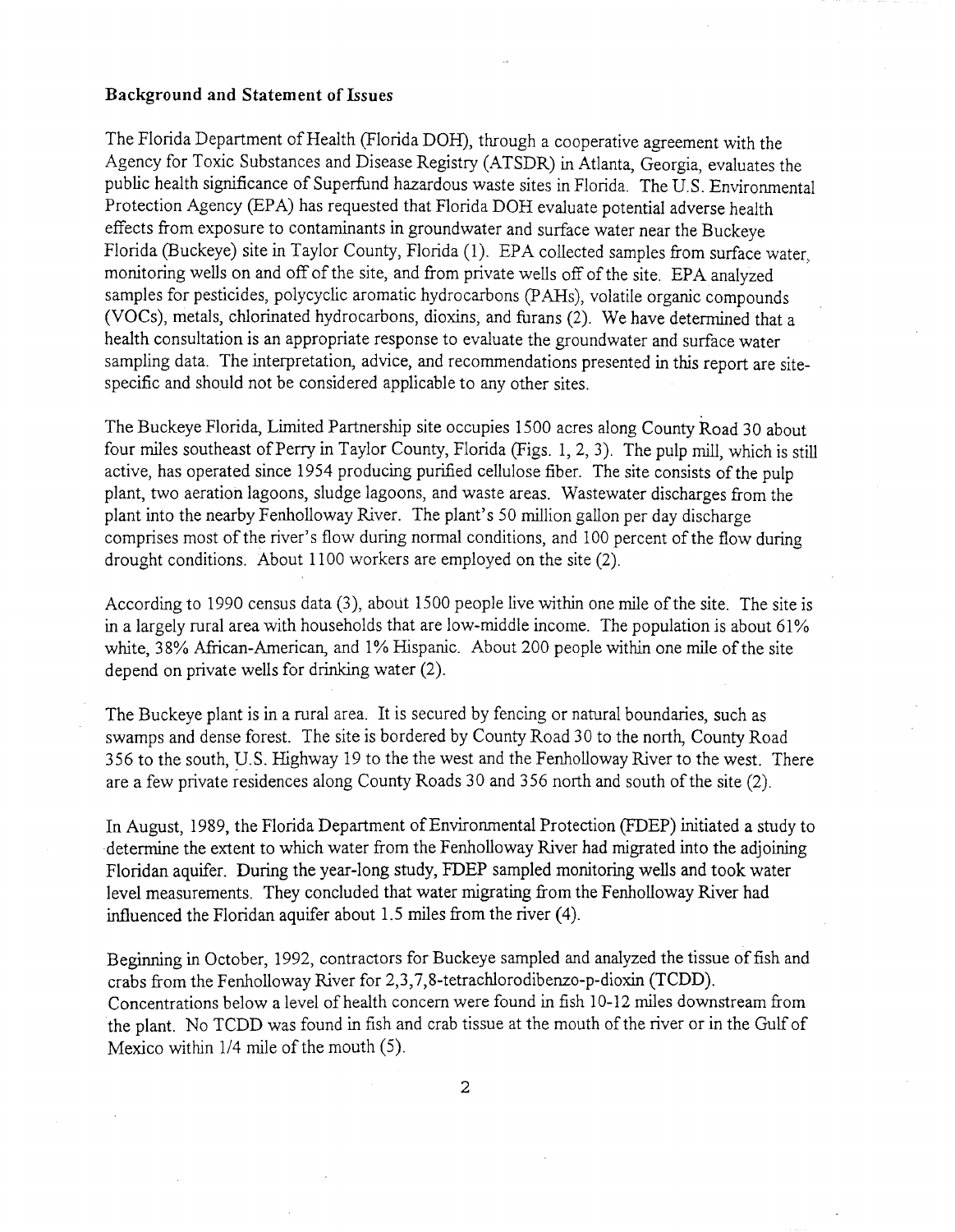In January, 1994, FDEP began a study to define an area within which water from the Fenholloway River *might* be expected to interact with water in the adjoining aquifers. Using water level and water quality data, floodplain maps, and computer modeling, FDEP determined the likely maximum extent of effluent migration from the river into the aquifers. The study showed that water from the Fenholloway could potentially impact the adjoining aquifer for a distance of 1/4- *112* mile south and *1/4-2* miles north of the river along an eight *mile* stretch downstream from the Buckeye plant (6).

In March 1995, contractors for EPA *collected* and analyzed 11 groundwater *samples* and 3 surface water samples near the Buckeye plant (Fig. 4). Well depths were not specified. However, the six monitoring *wells* were generally 20 feet deep and the five private wells were about 90-100 feet deep (2, ref. 3). Samples were analyzed for pesticides, PAHs, VOCs, metals, chlorinated hydrocarbons, dioxins, and furans. Arsenic, dieldrin, and manganese were found at a level of potential health concern in groundwater and surface water. The maximum arsenic level was found in an off-site private well. The maximum manganese level was found in an off-site monitoring well. Table 1, below, presents the highest level of each contaminant of concern.

|                  | MAX. CONTAMINANT CONCENTRATION (µg/L) |                      |  |  |  |
|------------------|---------------------------------------|----------------------|--|--|--|
| CONTAMINANT      | <b>GROUNDWATER</b>                    | <b>SURFACE WATER</b> |  |  |  |
| <b>ARSENIC</b>   |                                       | ND                   |  |  |  |
| DIELDRIN         | ND                                    | .088                 |  |  |  |
| <b>MANGANESE</b> | 160                                   | 200                  |  |  |  |

|  |  |  |  |  | Table 1. Maximum Level of Contaminants in Groundwater and Surface Water |  |  |
|--|--|--|--|--|-------------------------------------------------------------------------|--|--|
|--|--|--|--|--|-------------------------------------------------------------------------|--|--|

ND - not detected llg/L - micrograms per liter

Source: 2

On December 10, 1996 Bruce Tuovila from Florida DOH, Bureau of Environmental Toxicology, visited the site. The plant is enclosed by fencing, heavy pine forest, and swampy areas. There is a wastewater spraying/aeration operation at the small lagoon south of county road 356A (Fig. 3). Mr. Tuovila observed numerous log trucks entering and leaving the plant property. Mr. Tuovila also observed a recreational area consisting of tennis courts and a children's playground in a small park on the plant property adjacent to the pulp mill. At the time of the site visit, no children or adults were observed using the recreational area.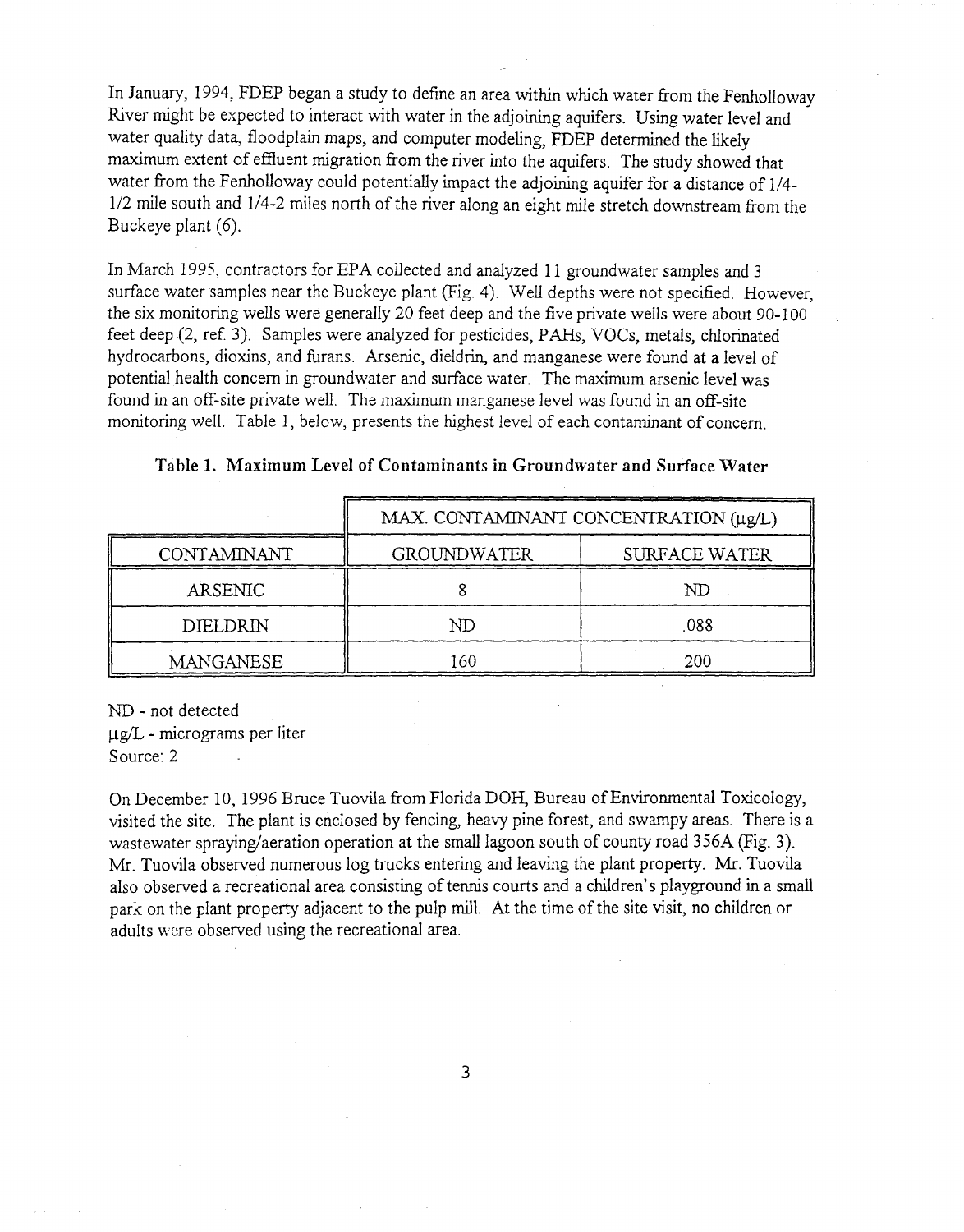#### **Discussion**

To screen for possible health effects, ATSDR has developed Minimal *Risk* Levels (MRLs) for contaminants commonly found at hazardous waste sites. The MRL is an estimate of daily human exposure to a contaminant below which non-cancer, adverse health effects are unlikely to occur. ATSDR developed MRLs for routes of exposure, such as ingestion and inhalation, and for the length of exposure, such as acute (less than 14 days), intermediate (15 to 365 days), and chronic (greater than 365 days). ATSDR presents these MRLs in Toxicological Profiles. These chemical-specific profiles provide information on health effects, environmental transport, human exposure, and regulatory status.

ATSDR has developed MRLs for arsenic and dieldrin. To evaluate possible adverse health effects from ingestion of these chemicals in drinking water, we used a standard ingestion rate for water of 1 liter per day (L/day) for children and 2 L/day for adults, and a standard body weight of 15 kilograms (kg) for children and 70 kg for adults.

The Fenholloway River is currently classified for industrial and navigational use. However, FDEP is considering reclassifying the river for recreational use. To evaluate possible adverse health effects from incidental ingestion of these chemicals in surface water, we assumed that children ages 6-18 would swim for one hour 3 times/week for 18 weeks/year. We also assumed they weighed 35 kg, ingested 0.05 L/hr while swimming, and ingested surface water containing contaminants at the maximum detected concentration.

#### **Arsenic**

The maximum estimated daily dose of arsenic from ingestion of contaminated groundwater only slightly exceeds the MRL for children. The maximum estimated exposure for adults is less than the MRL. Skin changes, including darkening and the appearance of 'corns' or 'warts', appear to be the most sensitive indicator of the effects of exposure. Epidemiological studies in human populations, and studies of individuals exposed to arsenic, have not detected adverse health effects at the maximum level found near this site  $(7)$ .

Arsenic is a known human carcinogen (7). Chronic lifetime exposures to the maximum level of arsenic in groundwater near the site  $(8 \text{ ug/l})$  may result in a very low increase in the risk of skin cancer, however, epidemiological studies of people exposed to arsenic at levels fifteen to thirty times this level have not detected any dermal or other effects. Arsenic has been detected in only one private well near the site. Therefore, any potential health effects would be restricted to individuals consuming water from this one well.

#### **Dieldrin**

The maximum estimated daily dose of dieldrin from incidental ingestion of surface water is less than ATSDR's chronic oral MRL. Therefore, we do not expect any adverse health effects from incidental ingestion of dieldrin in the Fenholloway River near the site.

4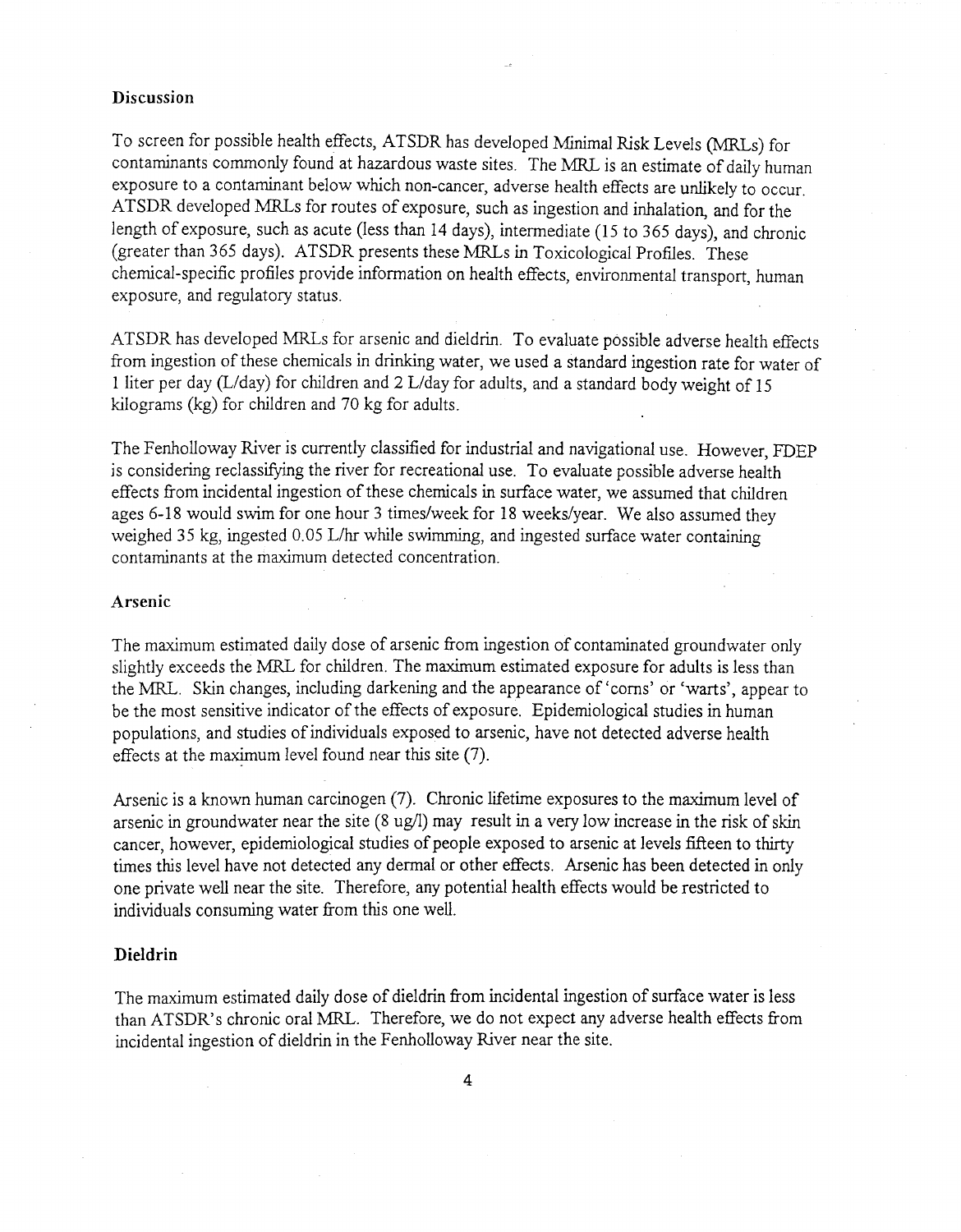Dieldrin is a possible human carcinogen based on studies in animals (8). However, the maximum estimated dose of dieldrin is more than 1,000 times less than the lowest level that has been shown to cause cancer in mice. Therefore, lifetime exposure to dieldrin in surface water near the site would result in no significant increase in the risk of cancer.

#### **Manganese**

There is no ATSDR MRL for manganese. However, there is an EPA reference dose (RfD) for manganese (9). The maximum estimated daily dose from ingestion of manganese in groundwater and surface water near the site is less than the RID. Therefore, we do not expect any adverse health effects from exposure to manganese.

Manganese is not known to be carcinogenic. Therefore, we do not expect any increased cancer risk from exposure to manganese at this site.

#### **Conclusions**

Based upon the information reviewed, Florida DOH concludes that adverse, non-carcinogenic and carcinogenic health effects from exposure to dieldrin and manganese in groundwater and surface water are not likely. The human health information for arsenic indicates that chronic exposure at the maximum estimated daily dose of arsenic from ingestion of groundwater may slightly increase the risk of changes in the skin. However, epidemiological studies in human populations and studies of individuals exposed to arsenic site have not detected adverse health effects at the levels found near the site. If additional information becomes available indicating exposures at levels of concern, Florida DOH will evaluate that information to determine what actions, if any, are necessary.

#### **Recommendations**

We recommend that EPA resample the affected private well near the site to better determine the long-term arsenic level in the well water.

#### **References**

1. U.S. Environmental Protection Agency. Telephone conversation, Tillman McAdams, EPA, to Bruce Tuovila, Florida DOH requesting a health consultation for the Buckeye Florida Site. December 17, 1996.

2. Black & Veatch Waste Science, Inc. Draft Site Inspection Report, Buckeye Florida, Perry, Taylor County, Florida. March 15, 1995.

3. Bureau of the Census. 1990 Census Data Files. U.S. Department of Commerce, Washington, DC.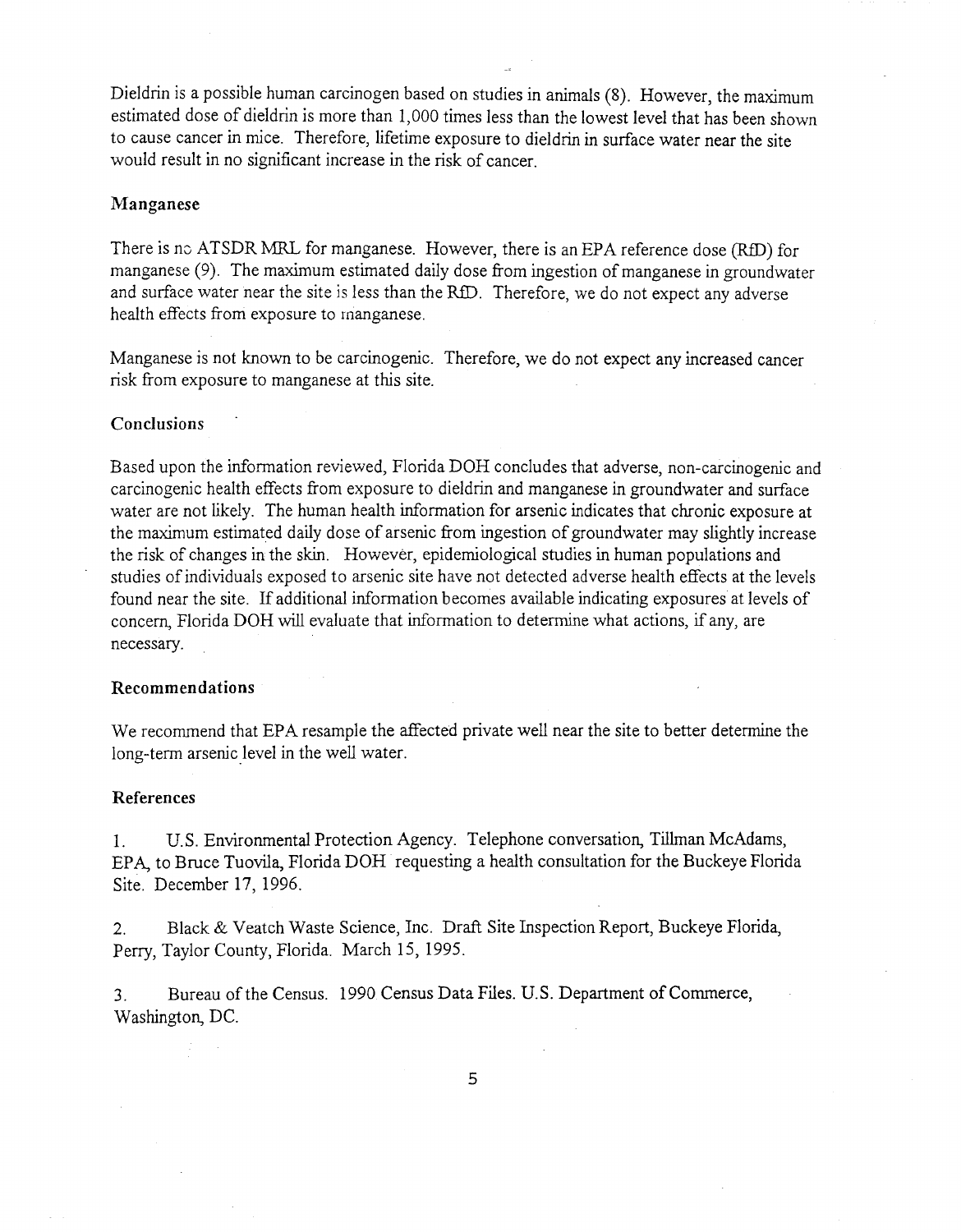4. Florida Department of Environmental Protection. Draft Groundwater Investigation Report No. 91-05, Proctor and Gamble Cellulose, Perry, Taylor County. December 1991.

5. ENSR Consulting and Engineering. Dioxin Monitoring Study in the Fenholloway River, Florida. May 1993.

6. Florida Department of Environmental Protection. Delineation of Ground and Surface Water Areas Potentially Impacted by an Industrial Discharge to the Fenholloway River of Taylor County, Florida. May 1995.

7. Agency for Toxic Substances and Disease Registry. Toxicological Profile for Arsenic (Update). ATSDR: Atlanta. April 1993.

8. Agency for Toxic Substances and Disease Registry. Toxicological Profile for Aldrin/Dieldrin (Update). ATSDR: Atlanta. April 1993.

9. Agency for Toxic Substances and Disease Registry. Toxicological Profile for Manganese. ATSDR: Atlanta. July 1992.

#### **Health Consultation Author**

Dance Danile

Bruce J. Tuovila Biological Scientist **HSET** (850) 488-3385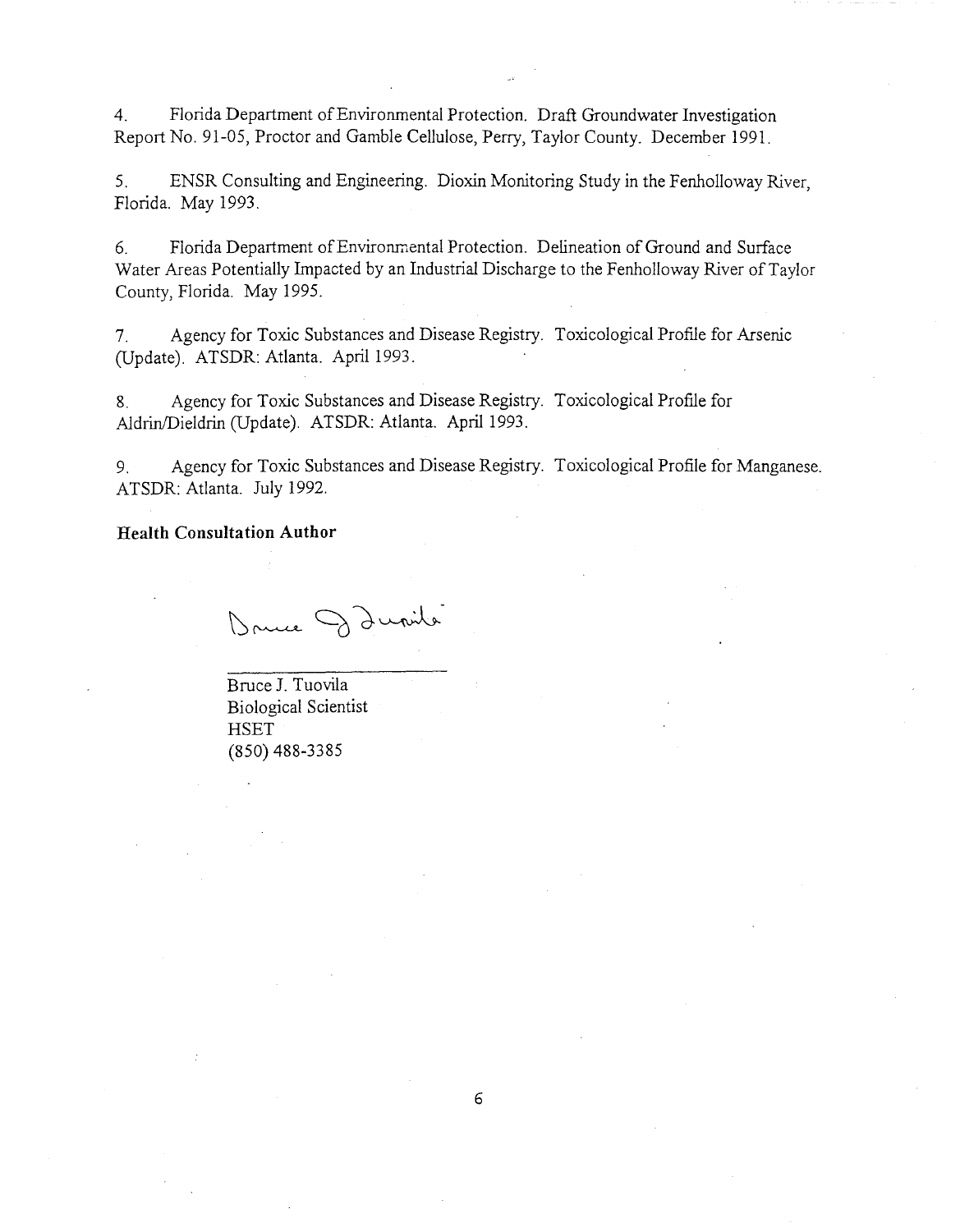#### **CERTIFICATION**

This Buckeye Florida Health Consultation was prepared by the Florida Department of Health under a cooperative agreement with the Agency for *Toxic* Substances and Disease Registry (ATSDR). It is in accordance with approved methodology and procedures existing at the time the health consultation was begun.

Daniel ud Hutchins

Technical Project Officer Superfund Site Assessment Branch (SSAB) Division of Health Assessment and Consultation (DHAC) ATSDR

The Division of Health Assessment and Consultation, ATSDR, has reviewed this health consultation, and concurs with its findings.

Richard E Gillig

Chief, SPS, SSAB, DHAC, ATSDR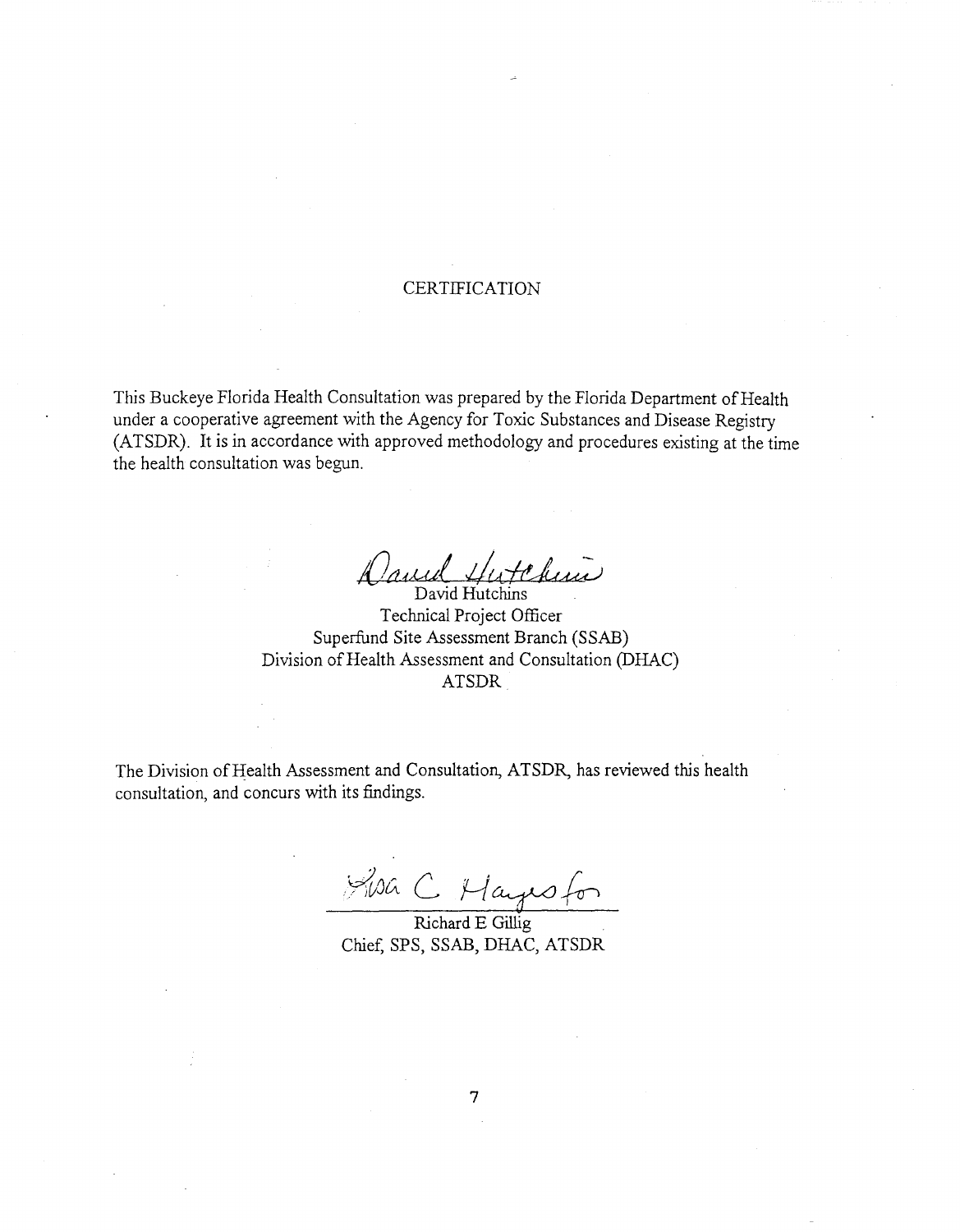

### **Figure 1. State Map Showing Location of Taylor County**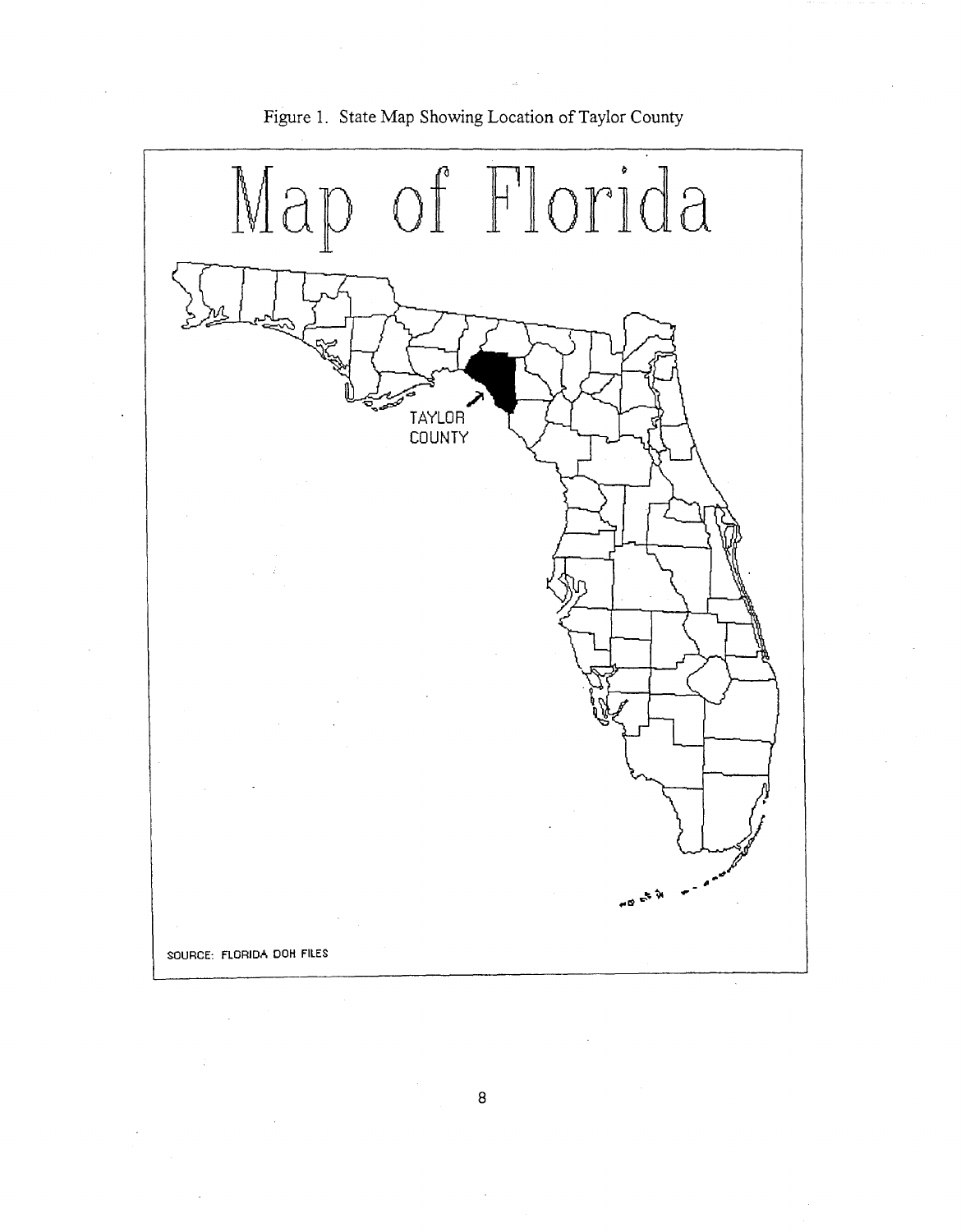

Figure 2. Location of Perry in Taylor County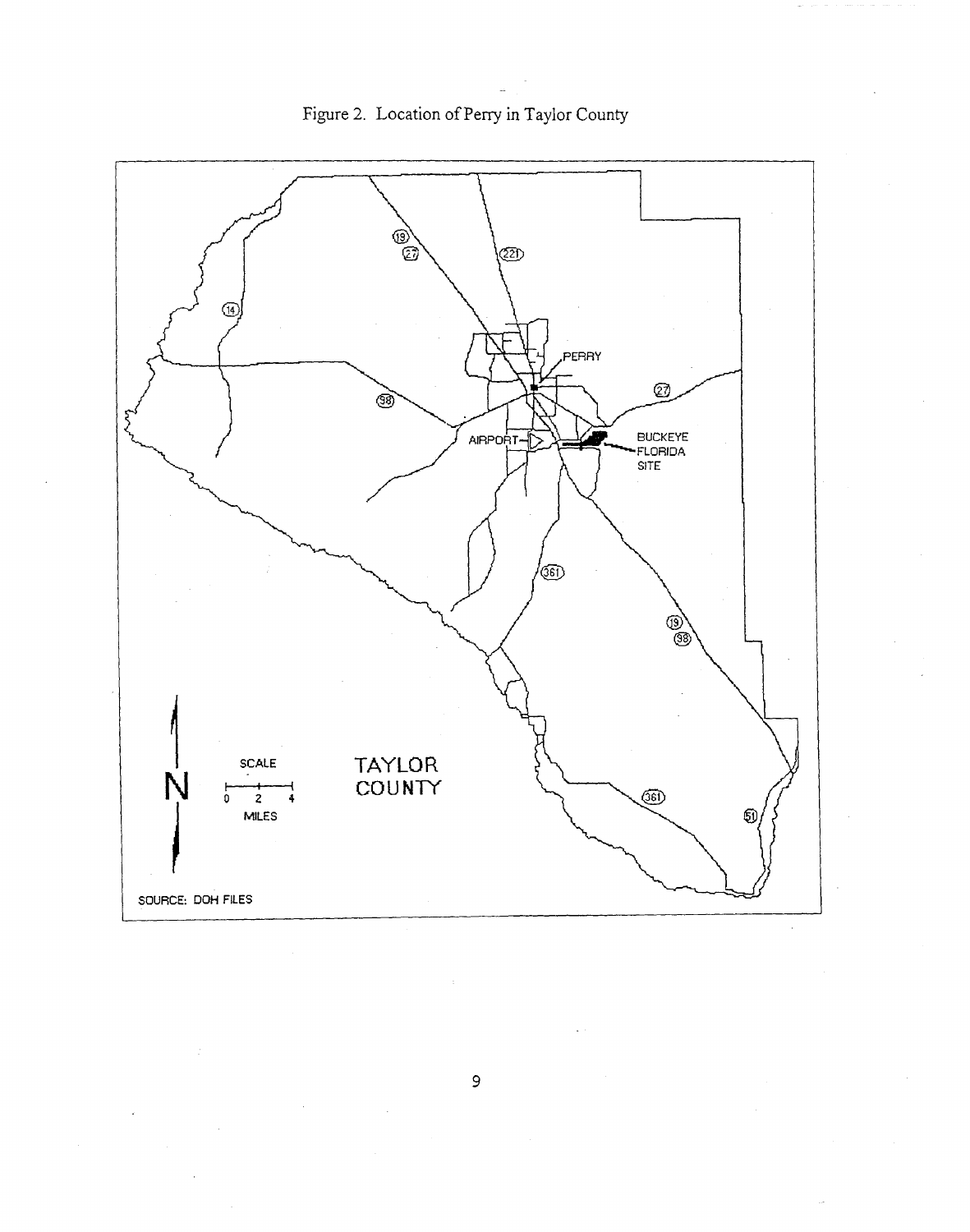

Figure 3. Location of Buckeye Florida Site in Perry